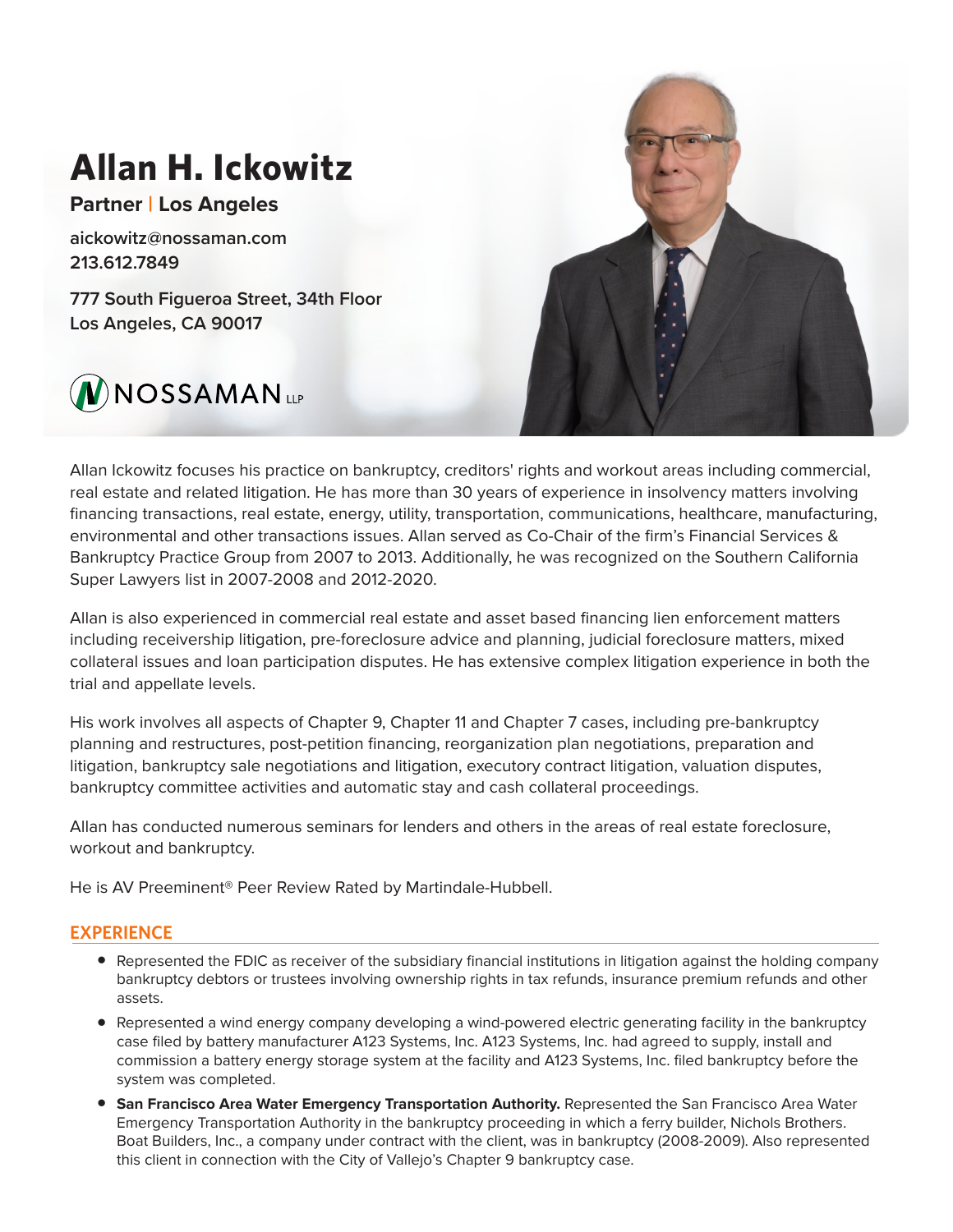- Assisted a major healthcare firm in its acquisition of a community hospital from a Chapter 9 bankruptcy debtor, Valley Health Systems. The \$53 million sale closed after clearing numerous hurdles, including unique issues presented by the fact that the debtor in bankruptcy is a "public health district," as well as opposition from private citizens and the resolution of bond debt.
- *In re Axium International, Inc. et al.* Represented several IT consulting firms hired by the debtors to perform services for third party customers for which the debtors then invoiced the third party customers. The debtors were serving as an "administrative" intermediary. Secured an emergency bankruptcy court order rejecting the prepetition business contracts with the debtors valued in excess of \$500,000 such that the clients could pursue direct relationships with third parties and minimize further contractual obligations to the bankrupt estate.
- **Trigen-LA Energy (formerly Sempra Energy Facilities/Solutions).** Represented this party to a major energy facilities operation and management contract in the Queen Mary (Queen's Seaport Development, Inc.) Chapter 11 bankruptcy case. Trigen's contract was assumed and assigned to the company buying the debtor's lease of the ship and related dockside premises in its entirety and delinquencies of nearly \$2M (including a portion of Trigen's legal fees) were paid out of closing escrow proceeds. Although the debtor and trustee initially challenged Trigen's contract rights and ownership of the subject energy infrastructure, those disputes ultimately were resolved in Trigen's favor pursuant to a negotiated settlement.
- Represented a California utility in negotiations to settle refund claims against Mirant Corporation stemming from electricity purchases by the California utility during the California energy crisis in 2001 and 2002. Like other energy production and trading companies including Enron and NEGT, Mirant and its affiliates filed bankruptcy cases in 2003.
- Represented the largest unsecured creditor in a law firm bankruptcy case and assisted its client in reaching a settlement with the bankruptcy trustee. Nossaman's client was the sublessor of the law firm's primary office in Downtown Los Angeles in the Library Tower (now the USBank tower) prior to the law firm's demise. After several months of negotiations respecting the client's landlord claim and the statutory cap imposed under bankruptcy law, the Trustee agreed to an allowed claim of \$3.2 million which included a substantial portion of the additional rents claimed by the client for expenses in connection with the subleased premises and other items.
- Provided counsel to significant creditors and members of the Investment Pool Participants Committee in the Orange County Chapter 9 bankruptcy cases, as well as major Chapter 11 matters including the case involving a major downtown Los Angeles office building. Role included executory contract negotiation and litigation, interim post-petition financing and operations transactions and inter-creditor negotiation and proceedings.
- Represented a judgment creditor (with claims in excess of \$30 million) in Chapter 11 cases filed by two major independent power cogenerators.
- Served as counsel to purchasers of healthcare and other businesses in Chapter 11 proceedings.

# **INSIGHTS**

# **SPEAKING ENGAGEMENTS**

Panelist, "Rapid Fire: Cutting Edge Topics Real Estate Professionals Need to Know Now," USC Gould School of Law Real Estate Law and Business Forum, Los Angeles, CA, 04.12.2018

Speaker, "Managing Legal Issues with Bankrupt Tenants," National Association of Industrial and Office Properties' University, Los Angeles, CA, 11.08.2017

Speaker, "When City Hall Moves to the Bankruptcy Courthouse (Chapter 9 and AB 506)," County Counsels' Association of California Annual Meeting 2012, San Diego, CA, 09.12.2012

# **PUBLICATIONS**

Co-Author, chapter titled, "Understanding the Unique Challenges of Chapter 9 Cases in *Representing Creditors in Chapter 9 Municipal Bankruptcy: Leading Lawyers on Navigating the Chapter 9 Filing Process, Counseling Municipalities, and Analyzing Recent Trends and Cases*," *Aspatore Books (Thomson Reuters)*, 10.2014

Author, "Bankruptcy Court Rules DOMA Unconstitutional," *Daily Journal*, 07.06.2011